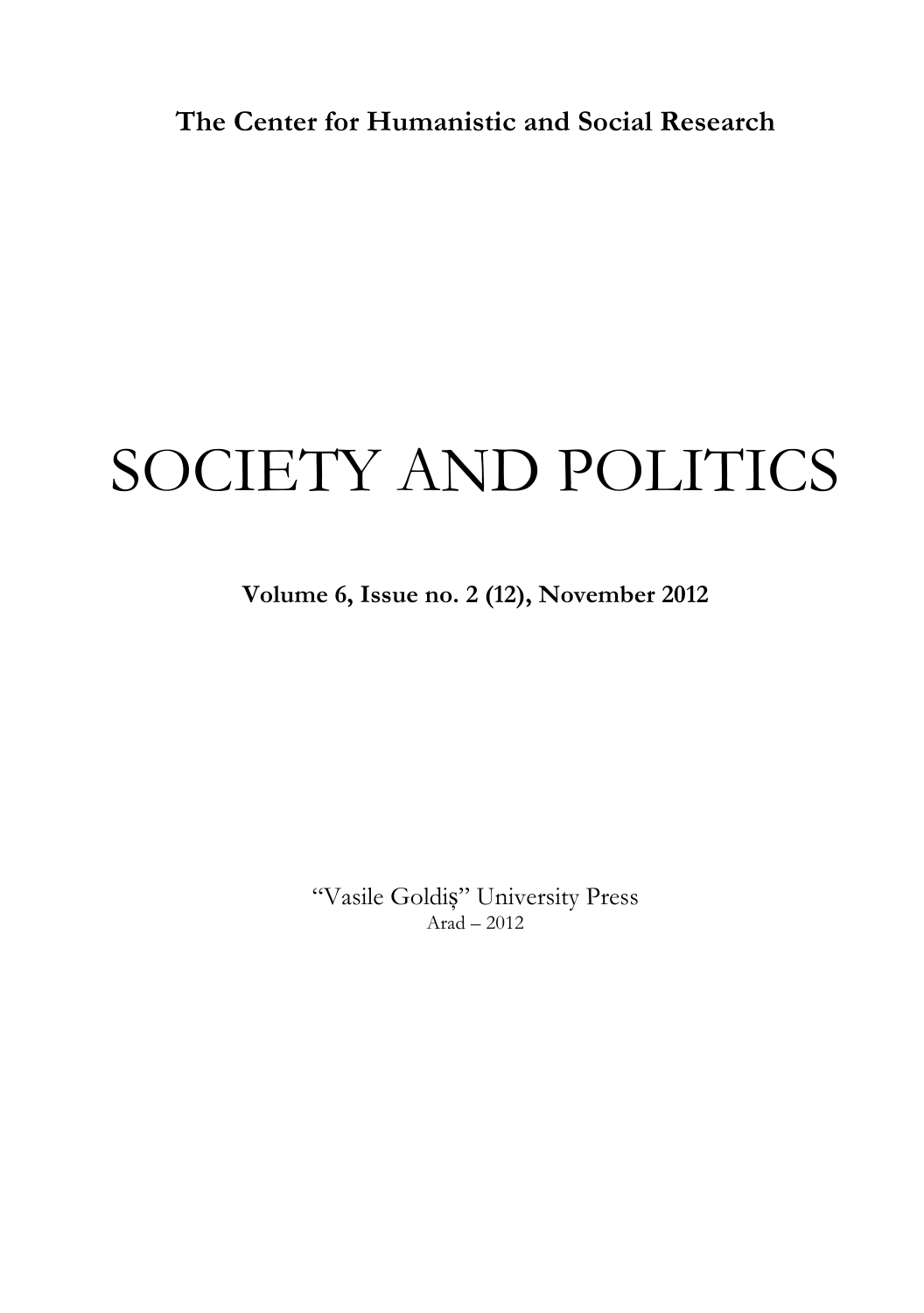*Society and Politics* is a journal devoted to the exploration of the interactions between the History of Political Thought and the History of Ideas/Intellectual History, focusing on the formation and development of the major concepts and intellectual trends that have shaped the modern and contemporary European thought. It welcomes original research coming from the areas of Intellectual History, History of Political Thought, Philosophy, Sociology of Knowledge and it strongly encourages inter and cross disciplinary approaches as well as diversity in regional coverage, chronological range, and methodological approaches.

*Society and Politics* is a scholarly peer reviewed journal. All research articles published in this journal have gone through a rigorous peer review, based on an initial editor screening and blind-reviewing by at least two anonymous referees.

*Society and Politics* aims at publishing thematic and special issues and for this is seeking prospective guest editors that would be willing to submit proposals for thematic and special issues.

The responsibility regarding the content of published material pertains exclusively to authors/scientific referents.

*Society and Politics* is evaluated by the National Council for Scientific Research in Higher Education (CNCSIS) category B+, code 834, and indexed in the international databases: Central and Eastern European Online Library (CEEOL), Index Copernicus International Journals Master List, Directory of Open Access Journals (DOAJ).



ISSN print: 1843-1348 ISSN – L 1843-1348 ISSN on line: 2067-7812

Editorial Office: "Vasile Goldiș" University Press 94–96 Revolution Blvd., 310025, Arad, Romania E-mail:  $\bullet$  miovan@uvvg.ro; oanamatei@yahoo.com URL: http://www.uvvg.ro/socpol/ Tel./Fax: 0040-257-284899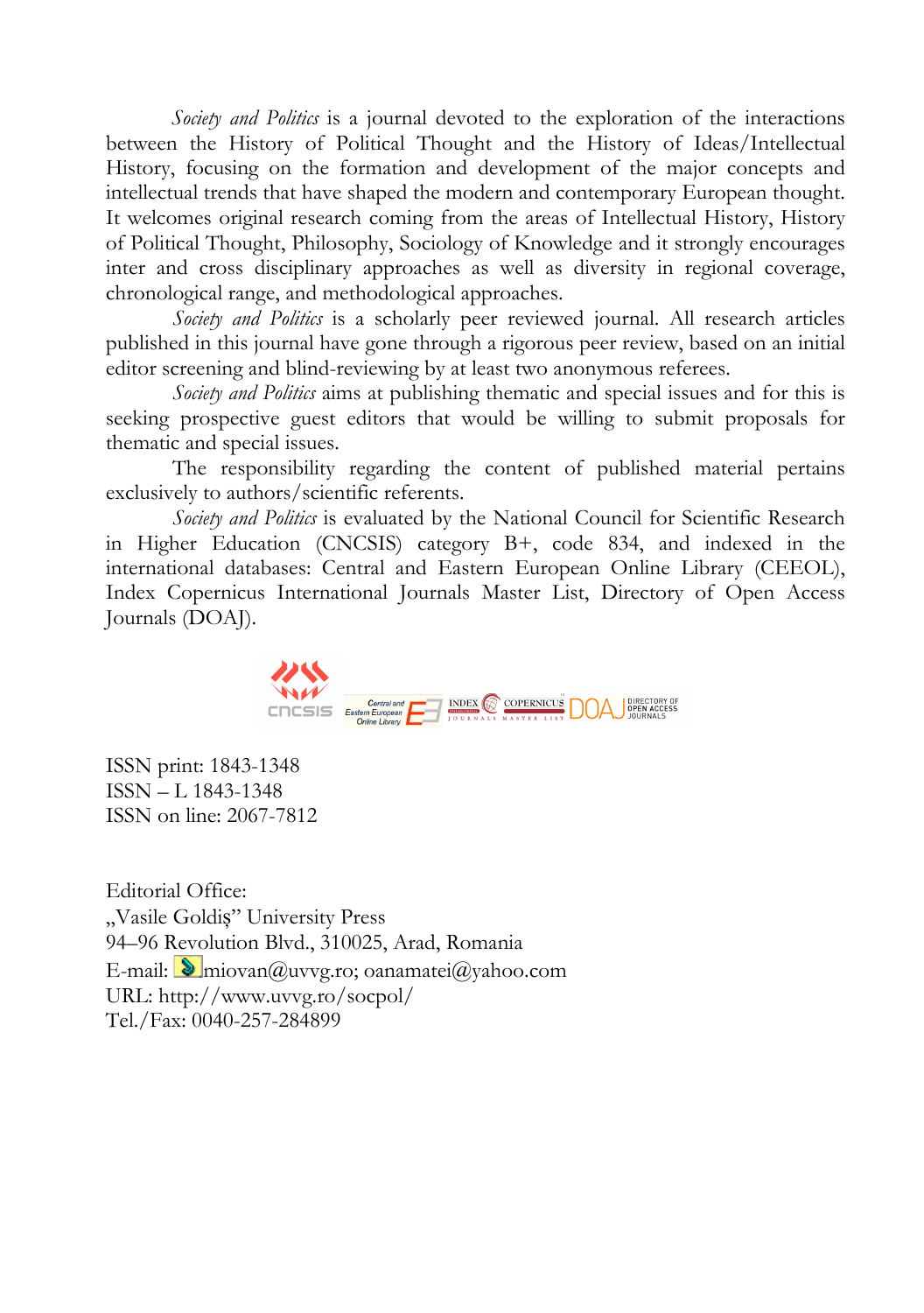**General editor**: Marţian Iovan ("Vasile Goldiş" Western University of Arad, Romania) **Executive editor**: Dana Jalobeanu (University of Bucharest, Romania)

### **Editorial board**

Cătălin Avramescu (University of Bucharest, Romania) Howard Hotson (Oxford University, UK) Roger Ariew (University of South Florida, USA) Daniel Andersson (Oxford University, UK) Juhana Lemetti (University of Helsinki, Finland) Guido Giglioni (The Warburg Institute, University of London, UK) Marius Grec ("Vasile Goldiş" Western University of Arad, Romania)

### **Advisory board**

Daniel Garber (Princeton University, USA) Koen Vermeir (Centre National de la Recherche Scientifique, Paris, France) Raphaele Garrod (University of Cambridge, UK) Peter Anstey (University of Otago, New Zealand) Beatriz Helena Domingues (Federal University of Juiz de Flora, Minas Gerais, Brasil) Silvia Manzo (National University of La Plata, Argentina) Roseann Runte (Carleton University, Ottawa, Canada) Clemens Clockner (University of Wiesbaden, Germany) Vincenzo Milanesi (University of Padua, Italy) Alexandre Dorna (University of Caen, France) Patrizia Messina (University of Padua, Italy) Tanguy de Wilde d' Estmael (Catholic University Louvain, Belgium) Aurel Ardelean ("Vasile Goldiş" Western University of Arad, Romania) Vlad Alexandrescu (University of Bucharest, Romania) Sorana Corneanu (University of Bucharest, Romania) Adrian Miroiu (National School of Political and Administrative Sciences, Romania) Emanuel Socaciu (University of Bucharest, Romania) Răzvan Theodorescu (Romanian Academy, Bucharest, Romania) Mihai Aniţei (University of Bucharest, Romania) Basarab Nicolescu (Paris VI University, France) Cătălin Zamfir (Romanian Academy, Bucharest, Romania)

### **Editorial Office**

Cristian Benţe ("Vasile Goldiş" Western University of Arad, Romania) Oana Matei ("Vasile Goldiş" Western University of Arad, Romania) Web site: Cosmin Herman ("Vasile Goldiş" Western University of Arad, Romania)